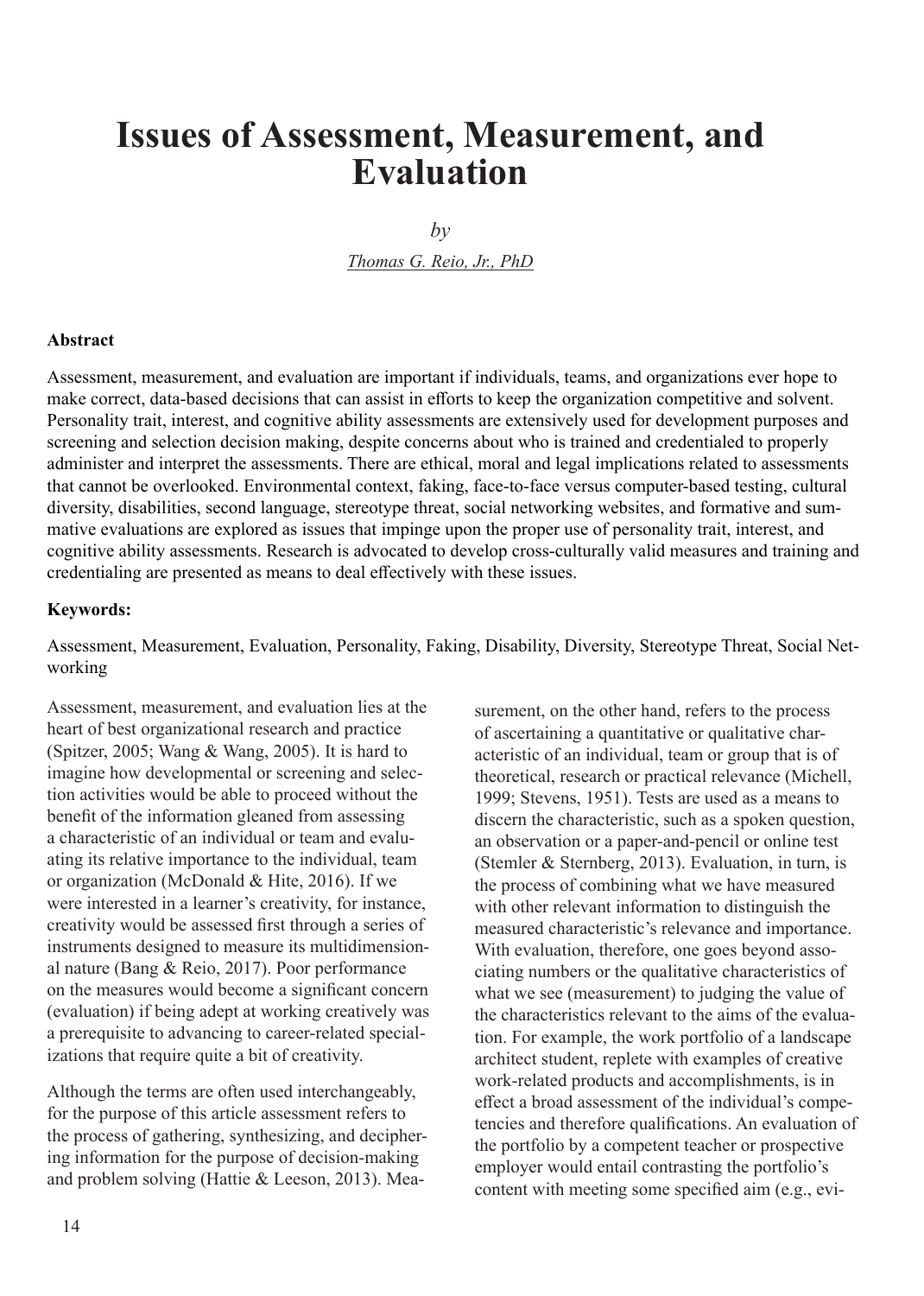dence of successfully designing the landscape of an office building in a semi-arid area using xeriscape principles) and determining the extent of its desirability or value.

Assessment, measurement,and evaluation efforts are global and international (Rothstein & Goffin, 2006) and are generally led by human resource (HR) professionals and to a lesser extent managers in workplace contexts. Yet, there are significant issues that call into question the appropriate interpretation of the data generated from these activities and its subsequent use for decision-making and problem solving. The aim of this article will be to highlight nine of the most important of these issues, as suggested by Lundgren, Poell, and Kroon (2019), Heikkila and Reio (2016), Rothstein and Goffin (2006), and Hough and Oswald (2008), including environmental context, faking, face-to-face versus computer-based testing, cultural diversity, and disabilities, second language, stereotype threat, social networking websites, and the purpose of formative and summative evaluations.

#### **The Use of Assessments in Organizations**

The use of personality trait, interest, and general cognitive ability assessments, either face-to-face or online, is a major issue because they are used extensively in workplaces for development (Lundgren, Poell, & Kroon, 2019) and screening and selection (Rothstein & Goffin, 2006) purposes. HR professionals sometimes administer tests for selection and potential for advancement purposes at assessment centers, but that is usually not the case for non-managerial applicants (Thornton & Krause, 2009). For developmental settings like executive coaching and management training, personality trait assessments are used as "ice breakers" (e.g., Myers-Briggs Type Indicator; Occupational Personality Questionnaire; Neuroticism, Extraversion, Openness Personality Inventory; Team Management Profile) by trainers in team-building exercises as well as tools to facilitate team-and organizational-learning, management coaching and mentoring, leadership development, and management learning (Lundgren et al., 2019). Although challenges have been made as to the validity and usefulness of personality test assessments for HR and managerial practice in developmental settings (e.g., Ford & Harding, 2007), on the whole, they have been shown to be serviceable when handled appropriately, as in being administered and

interpreted by a trained and credentialed professional (Furnham & Jackson, 2011).

With regard to screening and selection, on the other hand, personality trait assessments are used for personnel selection where possible issues related to their validity and usefulness can be magnified because the decisions related to performance on the measure can impact the livelihood of another human being (Hough & Oswald, 2008). Ethical, moral, and legal questions arise when the instruments employed in an assessment have low discriminant and predictive validity and have been administered and interpreted by individuals who are untrained and uncredentialed, especially with psychological tests (Lundgren et al., 2019). It is hard to fathom how an evaluation related to a screening or selection decision can be appropriate when such conditions exist. Still, by a significant degree, personality trait assessments are the most prevalent screening and selection tool used in organizations, followed by interest and cognitive ability assessments (Rossier, 2015). Although each of the nine issues presented in this research has application to interest and cognitive ability assessments, we will focus then primarily on personality trait assessment because of its extensive use by HR professionals and managers (Lundgren et al., 2019).

Personality trait assessment can be especially informative to organizations because traits are indicators of employees' behavioral tendencies in organizational contexts (Ones, Dilchert, Viswesvaran, & Judge, 2007). Personality assessment is a \$500 million industry growing currently at 10 percent annually in the US alone (Meinert, 2015). Meinert noted that nearly 60 percent of workers take workplace assessments and 22 percent of organizations use such assessments for pre-employment screening. In the case of employment screening, applicants need to "pass" the personality, interest or cognitive ability assessment to qualify for an interview. In the case of personality, a pass would be earned if the applicant's personality test scores matched the personality profile of what was deemed the pattern of characteristics of a successful employee for the position in question at the organization. For example, the personality profile of a successful customer service manager might be one where the employee is high in conscientiousness, agreeableness and emotional stability and low in aggressiveness and impulsiveness. In a school setting, in contrast, spatial cognition tests (e.g., Cube Perspectives Test, Visual Memory Test, Hidden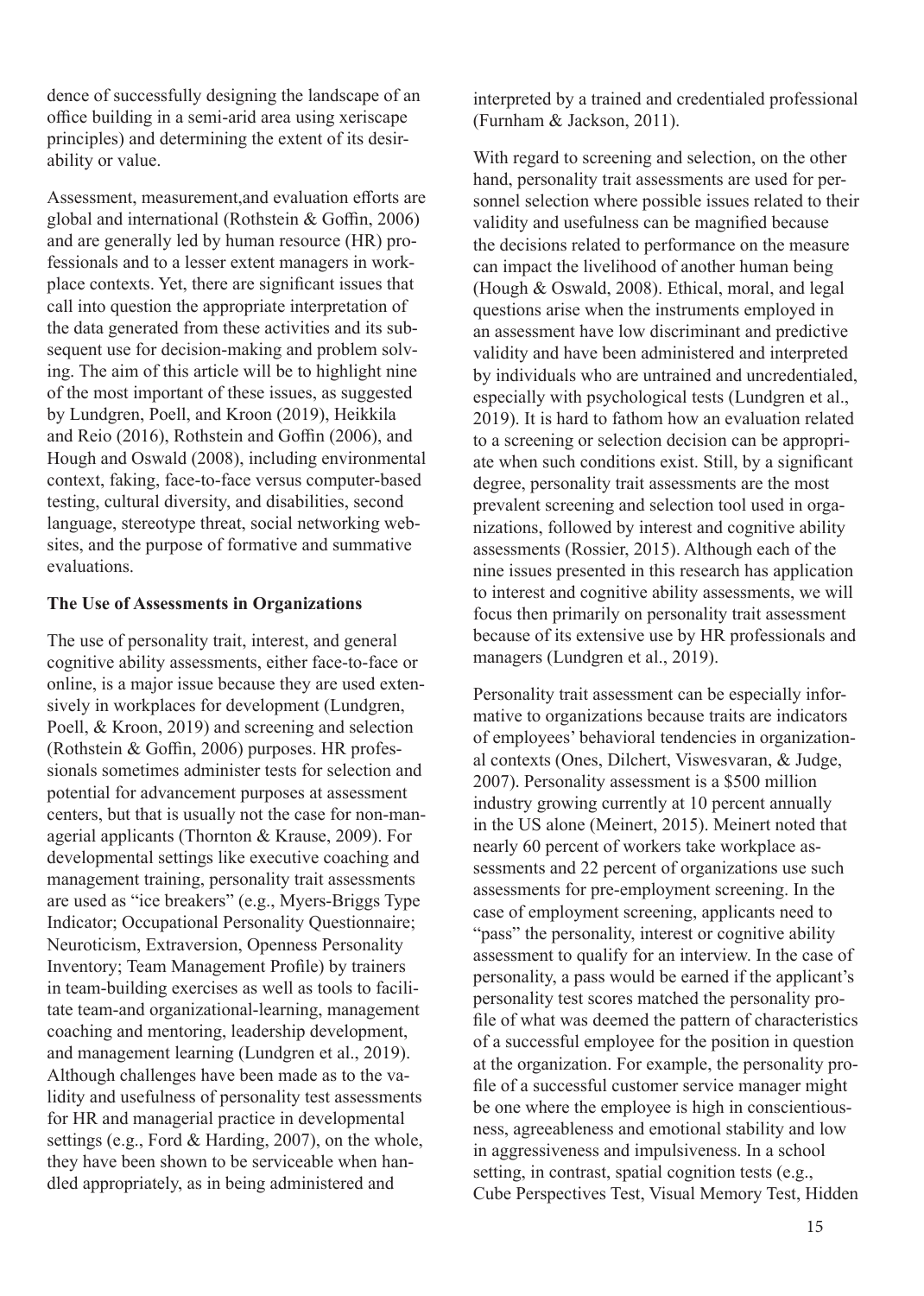Figures Test) might be used to screen prospective medical school students; high spatial ability is best for surgeons in particular (Reio, Czarnolewski, & Eliot, 2004)

Millions of applicants worldwide complete personality trait assessments annually for positions ranging from entry-level workers to mid- and upper-level managers and CEOs (Rothstein & Goffin, 2006). The assessments are useful for gaining evaluative insights into an applicant's conscientiousness, reliability, motivation, risk aversion, values, teamwork and relationship-building propensity, and leadership, to name a few (Heikkila & Reio, 2016). Conscientiousness and positive self-concept, for example, are the traits that best predict job performance (Thorenson, C., Bradley, Bliese, & Thorenson, J., 2004). Conscientious employees tend to be motivated and reliable, and positive employees upbeat and persistent. HR professionals and managers increasingly rely on personality trait assessments because they have been shown also to reliably forecast not only job performance, but good employee and job fit. The thinking is if there is a solid alignment between the employee and job, the employee's attendant job satisfaction, organizational commitment and technical and interpersonal job performance would be enhanced, reducing the likelihood of poor productivity and costly turnover (Hattie & Leeson, 2013).

Personality trait assessments are used extensively in the airline, health, hospitality, food preparation, manufacturing, education, and service industries, as well as in the military (Lundgren et al., 2019). Assessment use is particularly prevalent for entry-level jobs in the food preparation and retail industries (Heikkila & Reio, 2016). Although these positions are desirable for individuals from all age groups, including retirees, younger workers tend to be represented most proportionally for food and retail jobs than the other age groups (Van Iddekinge, Raymark, & Roth, 2005).

## **Issues and Challenges Associated with Personality Trait Assessments**

Although their use is prevalent and increasing (Hattie & Leeson, 2013; Lundgren et al., 2019), there are a number of concerns worldwide about personality trait assessment. Nine of the most salient issues identified in the research literature are presented below.

**The environmental context.** In Bronfenbrenner's (1979, 1999) bioecological theory, we develop through reciprocal, increasingly complex interactions between the curious, proactive individual and the individuals, objects and symbols in that individual's immediate environment. Thus, to understand the development of individuals and the behaviors that entails, HR professionals and managers need to acknowledge the environment when interpreting the behavior of oneself and others. Bronfenbrenner (1999) decried the lack of suitable research designs and methods of measurement for what he called the "discovery research" (p. 24) necessary for theory generation related to the bioecological theoretical model. Indeed, to date, many social science research designs, which includes those within the field of organizational psychology, still honor hypothesis and theory testing through quantitative methods, rather than theory generation through qualitative methods (Reio, 2016).

Hattie and Leeson (2013) also noted the negligible attention to assessing the interactions with learning contexts, such as what we see in the workplace, and how they interact with individual skills and personality functioning. For instance, it seems unlikely to find a job situation that did not have some sort of environmental or situational constraint impinging upon optimal performance. Situational constraints would include unforeseen circumstances, resource inaccessibility, impossible deadlines, lack of coworker cooperation, and/or uncivil treatment by a supervisor, coworker or vendor. Thus, when making a performance evaluation, these types of situational constraints require acknowledgement through precise measurement if we are to fairly and more accurately evaluate the individual's performance on an internship- or job-related task. Lack of contextual information is a therefore significant barrier to valid data interpretation and evaluation. The issue, then, is two-fold: a) we need to assess the environment to be more predictive of learning and performance or some other desired outcome and b) through rigorous research, design better measures that will more accurately reflect the setting in question.

**Faking responses to look better.** Faking responses or "gaming a test" can make it relatively easy to claim to be dependable and hard working in job application settings. Faking is prevalent and should be a concern because it may offer unfair advantage to those who do not fake (Lee, Smith, & Geisinger,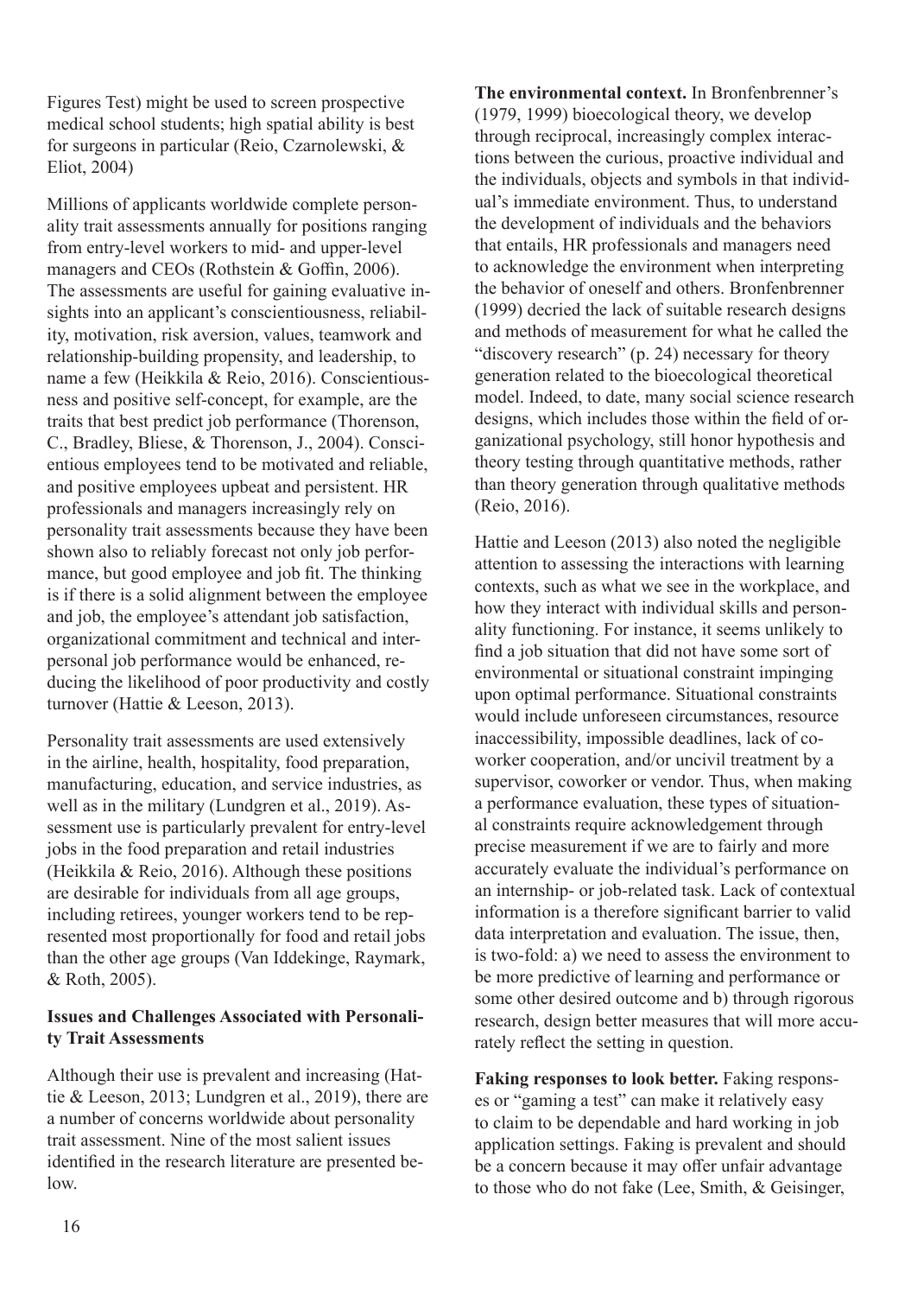2017). In a Croatian study, Galic, Jerniec, and Kovacic (2012) found that university students were able to fake desirable profiles, albeit to a limited degree. A solution to this dilemma might be posting warning messages; in a Chinese setting, posting messages did reduce faking partially, but the effect was minimal and impractical to implement (Fan et al., 2012). Further, as a possible means to reduce the likelihood of faking, Connelly and Ones (2010) reported through their meta-analytic work that observer-rated personality ratings were far better forecasters of job performance than self-report measures of personality. Moreover, Lee et al. (2017) found that faking was linked to job performance as well, but not selection. Taking observer-ratings of personality would be largely impractical in that the observer needs to be trained to perform such assessments, including finding ways to interact with the applicant, and the time required to do them could be costly. Future research is required to refine our knowledge about how best to manage faking far more effectively.

**Testing face-to-face versus computer-based.**

Face-to-face versus computer-based testing remains a relatively unexplored area of assessment. Unquestionably, computer-based testing (which includes web-based, online testing) is growing appreciably because of its use to not only administer tests, but also to collect and present pertinent data, and interpret the results (Hattie & Leeson, 2013). Online versions of tests are increasingly available, particularly personality tests and interest inventories. As with any data collection method, there are limitations to consider. Online security and therefore cheating is clearly an issue because it is difficult to guarantee. This situation becomes problematic in the sense that systematic measurement error may result for two reasons. First, applicants may be selective about what information they choose to disclose online because of security and anonymity concerns. Second, the test taker may not be who they claim to be. Further, there are substantial issues related to web-based versions of tests as they remain relatively untested psychometrically, especially for equivalency and reliability as comparable instruments to paper-and-pencil versions of tests that have undergone rigorous validation. The lack of validity evidence for the web-based version of a test leaves the HR professional or manager in a difficult position because it is not appropriate to apply test norms aligned with paper-and-pencil-based data to those data acquired from online results (Hattie & Leeson, 2013). Future

research is required to validate both paper-and-pencil and online versions of personality trait assessments. HR professionals and managers are cautioned to only use a measure that has been validated for both delivery formats.

**Cultural diversity.** Another issue related to making valid assessments is cultural diversity (Hough & Oswald, 2008). First, we must remember that most of the psychological, sociological, and anthropological theories that undergird our assessment tools are Western-based and therefore may not necessarily be valid tools for use with those from non-Western cultures (Sue, 1999). There is little doubt of the increasing diversity of distinct populations within respective countries and this reality must be acknowledged in our measurement and assessment efforts. Thus, the psychometric properties of assessment tools need to be calibrated with a more global or international perspective. We have discussed earlier how face-to-face tests are not necessarily equivalent to web-based versions of a test; the same idea extends to working with diverse populations. Unless a test has been validated for use with a certain population, there is little reason to support its use for that population, particularly as a tool to make selection and career-based decisions (Hattie & Leeson, 2013; McDonald & Hite, 2016). There are, however, some useful means to address this issue psychometrically (Nimon & Reio, 2011).

Nimon and Reio (2011) introduced the notion of testing for measurement invariance or equivalence, defined as the consistency of measurement across groups (e.g., age, sex, ethnicity, culture, nationality, online vs. face-to-face), to address the issue of construct validity by group. We must be aware that perceived differences or lack of group differences is problematic without establishing the across-group construct validity of the data; thus, the items in an assessment should mean the same thing to each group. Nimon and Reio recommended investigating measurement invariance through a three-step process (the second and third steps would require large sample sizes to run factor analyses). First, compute and compare the reliability estimates of each group for evidence of similarity. Second, conduct exploratory factor analysis by group and determine whether the same number of well-defined factors, accompanied by sufficiently high factor coefficients  $(> .40)$ , appear per group; subsequently, compute factorial invariance indices (i.e., Salient Variable Similarity Index,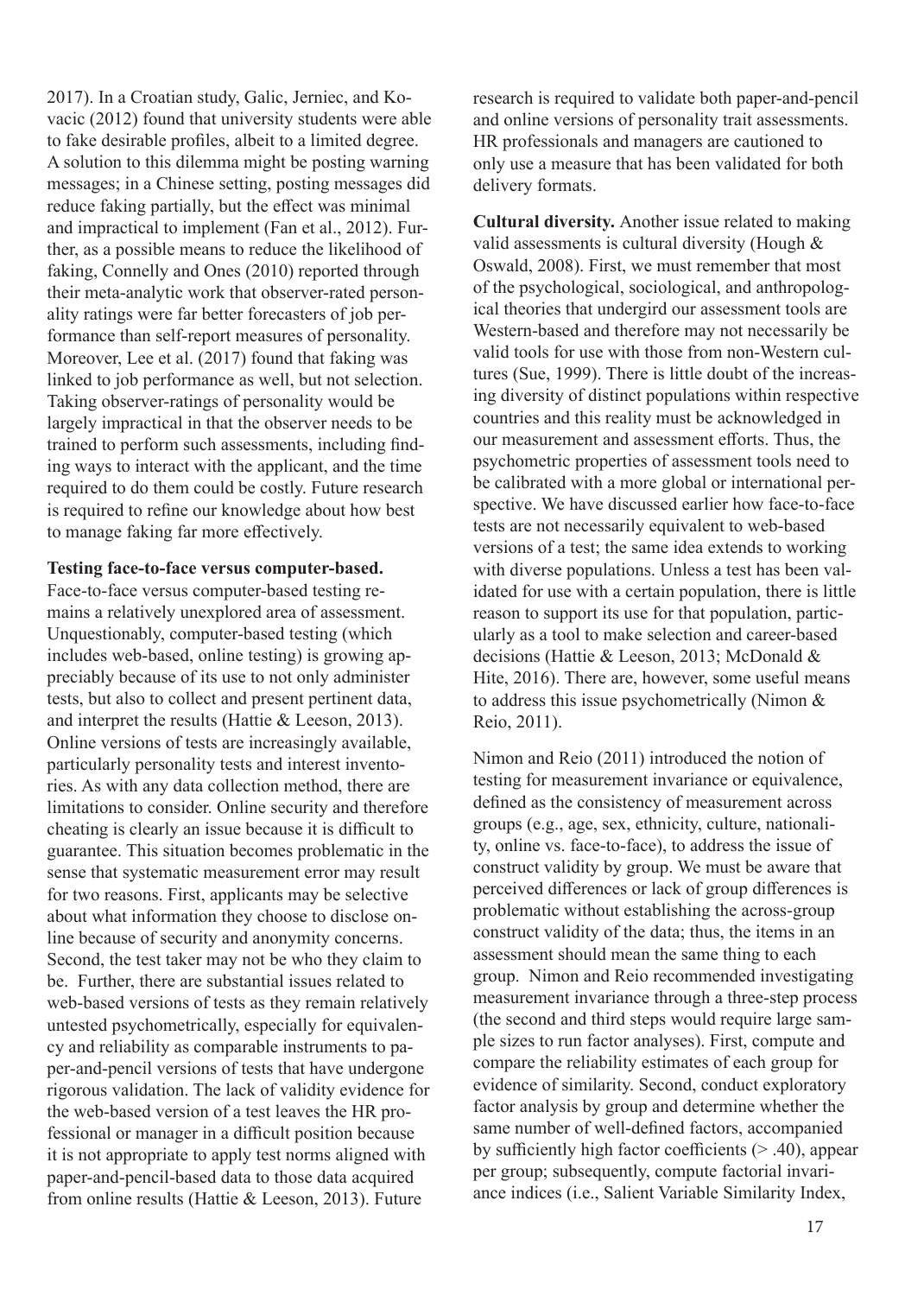Coefficient of Congruence, and correlations between factor pattern coefficients) to find preliminary measurement invariance evidence. Third, conduct confirmatory factor analysis by group and examine whether the fit indices are comparable per group, followed by performing four measurement invariance tests (configural, weak, strong, and strict). If sufficient evidence of measurement invariance has been found, then the HR professional has reasonable assurance that whatever is being assessed is being perceived similarly by the group or groups in question (construct validity), which renders valid interpretation of the data generated by the measure.

**Disabilities.** One especially challenging assessment issue can be working with those who have disabilities (Heikkila & Reio, 2016). People with disabilities constitute roughly fifty-four million individuals in the US, making them the largest minority group (Rocco, Bowman, & Bryant, 2014). Rocco et al. also make us aware that roughly a third of individuals without a disability become disabled during their peak working years. Thus, it is curious seeing so few diversity researchers in the organizational psychology field dealing directly with those with disabilities, despite their increasing presence in the workplace.

With passage of the American with Disabilities Act (ADA) in 1990 and its reinforcing amendment in 2016, US workplaces have better representation by those with disabilities. One important practice arising from this law, and one that organizational professionals must be acutely aware of, is that organizations must make reasonable accommodations to make the workplace accessible to employees with physical or mental disabilities. The US Equal Opportunities Commission classifies an individual disabled when they have any physical or mental impairments that substantially limits one or more major life activities, such as being able to perform on the job. Autism, hearing and sight impairment, orthopedic impairment, emotional disturbance, intellectual disability, cerebral palsy, alcoholism, sciatic nerve pain, diabetes, and attentional deficit hyperactivity disorder are examples of disabilities. The question is how to accommodate jobs and testing conditions reasonably across a wide range of disabilities. Obviously, reasonable accommodation would not be possible for all situations; for example, a blind person logically could not be an express delivery driver and a person with a seizure disorder could not be a pilot of a plane.

Noting the increasing prevalence of pre-employment testing for screening purposes, especially in the retail and food industries, HR professionals and managers may need to review the practice of using pre-employment assessment tests for selection and career planning purposes for those with disabilities (Heikkila & Reio, 2016; Rocco et al., 2014). Clearly, individuals with intellectual and emotional disabilities may not succeed in their employment quests if they cannot successfully complete the pre-employment personality assessments. For such individuals, participating at adult education centers might afford learning about and practicing dealing with pre-employment testing conditions and taking personality assessments. For example, students in school-towork programs, typically 16-21 years-of-age, could work with the school, parents and target hiring organizations to help them develop the test taking skills needed to be assessed correctly and evaluated fairly (Heikkila & Reio, 2016).

**Second language.** Another assessment challenge has to do with individuals whose primary language is not the same language as the majority culture. In US school settings, for example, children of immigrants constitute one-fifth of all school-aged children, with most of their households not having anyone aged 14 or older who speaks English well (Kopriva & Albers, 2013). Second language students too often perform poorly on achievement tests and are twice as likely as native speakers to drop out of school. Dropping out leaves them ill prepared to compete favorably for well-paying jobs because their language skills tend to be poorly developed as compared to native speakers. English language learners' parents in the US also suffer under testing situations because language-heavy tests like personality assessments are administered in English, leaving them with little hope of demonstrating their true personality assessment scores, thereby limiting possibilities for attaining occupational success. This state of affairs is troubling considering the large majority of immigrants are hardworking, honest, and dependable workers (Garcia, Jensen, & Scribner, 2009). HR professionals and managers must find constructive, productive ways to meet this challenge by helping to create and implement versions of tests used to make selection and promotion decisions that are linguistically valid. Thus, if the individual's primary language is French, and the job does not require strong English speaking skills, then the personality assessment should be in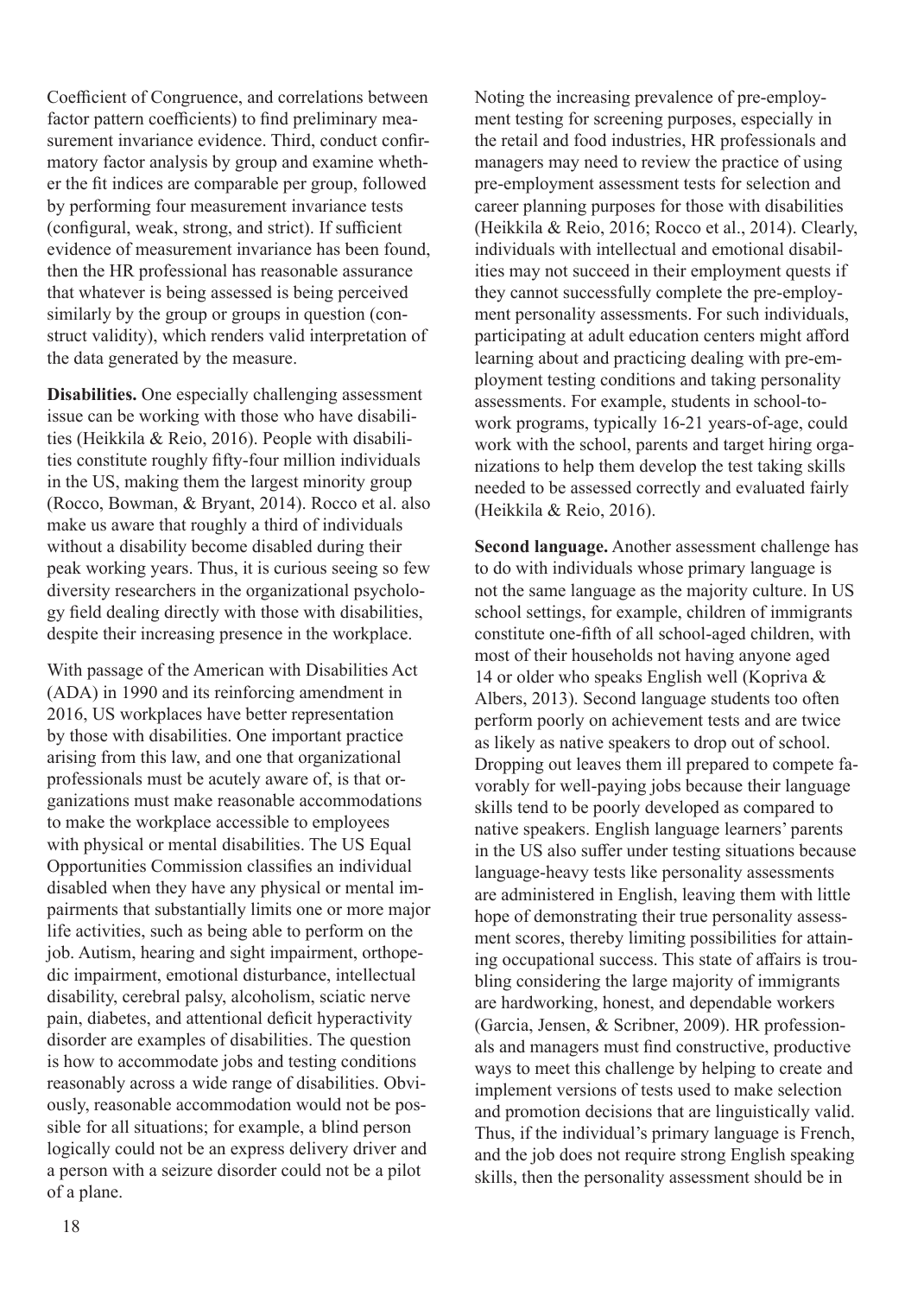French to ascertain a truer sense of their personality scores. Valid test scores are vital if suitability and fit evaluations are to be unbiased.

**Stereotype threat.** A stereotype is an overgeneralization about members of a social group. Stereotype threat, defined as the inhibition of performance due to concern about confirming a stereotype, has been linked with group differences in performance on tests. For stereotype threat to exist, knowledge of the stereotype must exist for the affected party. For example, in the case of older workers, the unfounded stereotype that they are not proficient with computers and new technology is widespread in many workplaces. Based on the older worker's knowledge of the ageist stereotype, an instance of stereotype threat occurs when the older test taker fails to demonstrate their true understanding of how to perform a computer task due to the threat. Likewise, stereotypes that males are not good at writing and verbal tasks lead to males underperforming on quantitative writing and verbal ability assessments when gender-based stereotypes are triggered (Walton & Spencer, 2009). Similar stereotype effects have been found with females with regards to mathematical and spatial ability and non-Asian ethnic minorities' performance on graduate school entrance exams like the Graduate Record Examination (Halpern & Butler, 2013). Therefore, stereotype threat should be an issue to HR professionals, considering that performance on assessments can serve as a means to judge an individual's hiring or promotional fitness or whether he or she should advance from training (Ryan & Sackett, 2013). The point is that test scores can systematically underestimate the test scores (e.g., intellectual ability) of individuals saddled with negative stereotypes (Walton & Spencer, 2009). To lessen the possibility of stereotype threat, HR professionals need to be aware first that it exists and that it can systematically dampen test performance. As a possible solution, Steele (2010) suggested that reducing the likelihood of stereotype threat could be accomplished through attending to the assessment context by using validated instruments, offering a comfortable assessment setting, and describing the assessment's purpose, explaining its use, and familiarizing test takers with the assessment to acclimate them to the testing situation.

**Social networking websites.** Due to the high stakes associated with recruiting and selecting "the right employee" to fill a job, HR professionals therefore

need to be increasingly creative. One relatively new and untested approach to evaluating the personality profiles of current and potential employees is through social networking websites (SNW) like Facebook and LinkedIn. As the fourth most popular online activity (Statista, 2015), organizations are embracing SNWs because they afford the collection of organizationally relevant information, like personality traits, useful for determining job applicant suitability and fit. For example, in one SNW study, conscientiousness was associated with the use of less problematic online posts related to illicit materials and content of a sexual nature (Karl, Peluchette, & Schlaegel, 2010). Moreover, in two studies of university students (justified by the authors because of students' heavy use of Facebook), Kluemper, Rosen, and Mossholder (2012) found that SNW profiles generated from Facebook pages yielded valid other-rated measures of the Big Five personality traits (i.e., extraversion, neuroticism, openness to experience, agreeableness, conscientiousness) (Costa & McCrae, 1992). Thus, they found preliminary support for using SNW profiles to determine the personality traits of college students. Interestingly, after a few hours of training to ensure the fidelity of the study and high inter-rater reliability, the study's evaluators took but 5-10 minutes to complete the Facebook profile evaluations. On the surface, these findings seem promising for busy, cost-conscious HR researchers and managers, but the researchers strongly advised caution to allow for more systematic inquiry into SNW use. Kluemper et al. (2012) also reminded us that there may be unknown legal implications to using SNWs and prospective applicants may simply avoid dealings with the organization because of perceptions that the practice amounts to unethical business practice. Another possibility is that as prospective applicants become more aware of the extent and implication of this organizational practice, just as applicants have been shown to fake face-to-face and online personality and interest tests (Fan et al., 2012; Galic et al., 2012), individuals may also creatively game their Facebook and LinkedIn profiles to appear to be something they are not.

A compelling case could be made that this practice may amount to a situation of social injustice, a label no organization should reasonably risk (Byrd, 2014). Serious, logical thinking must be allowed for considering how this practice is truly equitable and fair and does not violate social norms for reasonable access.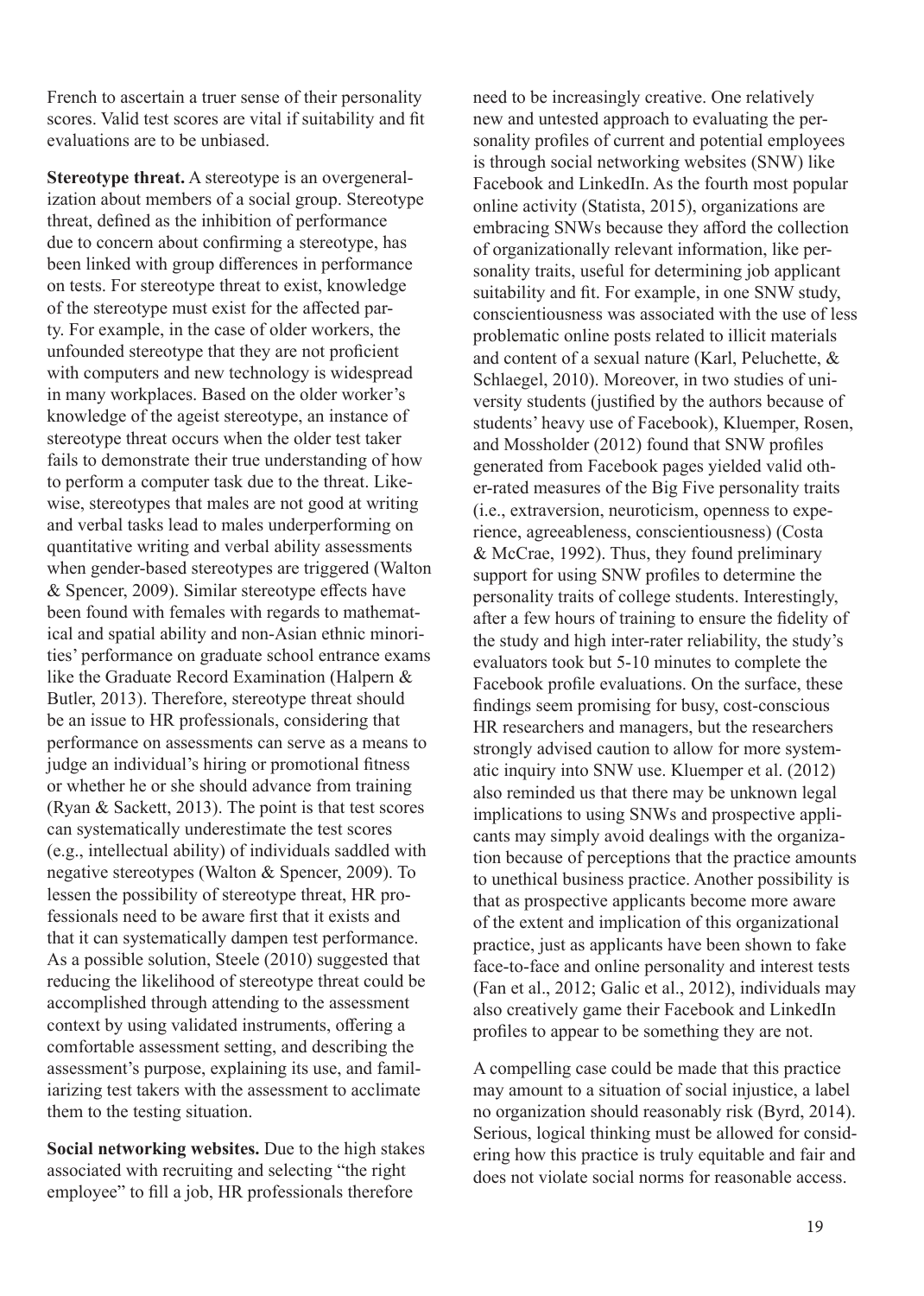How is it fair that this practice is being used for hiring decisions when many choose not to participate in SNWs? Thus, these individuals may be considered as a less viable candidate for a position simply because they do not possess an SNW for an unknown HR professional to evaluate in the first place. How can we determine equal access when many who are poor or disadvantaged cannot afford a computer or Internet service? How is it fair for those who live in rural or urban areas who have to go the local library to setup a SNW account when there is no "local" library? Even if it exists, without one's own transportation, or being able to be afford taking the bus, equitable access is again denied. The answers to these societal questions are profound because the lack of access, equity and inclusion falls disproportionately on underrepresented minorities (Kormanik & Nwaoma, 2015), the culturally and linguistically diverse (Fenwick, 2015), and those with disabilities (Rocco et al., 2014). HR professionals are in a unique position to need to lead well-designed cross-sectional, mixed-method and longitudinal research efforts to better understand and increase awareness of social justice issues surrounding the use of SNWs to make important decisions about an individual's suitability and fit for a job.

**Formative and summative evaluation.** As one of the pillars of solid organizational practice, evaluation serves as a meaningful tool for providing ongoing feedback relevant to attaining organizational goals. HR researchers and practitioners are well qualified to plan, implement, analyze and interpret the results of an evaluation. In the field of instructional design, the ADDIE (Analysis, Design, Development, Implementation, and Evaluation) model is used to develop instructional courses and training programs. The evaluation piece of this generic systematic process model entails determining whether the problem has been solved, if objectives have been met, the relative impact of the course or product, and what changes may be necessary to do a better job of offering the course or product in the future (Peterson, 2003). On the other hand, there are numerous additional evaluation models (see Reio, Rocco, Smith, & Chang, 2017), but most build extensively upon Kirkpatrick's 4-level evaluation model (reaction, learning, job performance, and organizational impact). Reio et al. (2017)

performed an extensive critique of the Kirkpatrick model finding that although the model has its shortcomings, namely it does not address formative and process evaluations, it remains a viable framework for evaluating training programs.

There are two main types of evaluations: formative and summative. Formative evaluation constitutes collecting information and interpreting it during learning, while summative evaluation entails making interpretations about the learning at the end of the learning endeavor. Each provides useful feedback about how one is performing. In the training classroom, formative evaluation is helpful for providing the learner specific feedback about their performance for the purpose of making "on-the-fly" adjustments. In contrast, summative evaluation provides feedback about the degree to which the learner attained the goals of the training class. At a broader organizational level, periodic formative evaluations offer employees the kind of specific feedback needed to advance their skills during a performance appraisal period, while summative evaluations certify whether performance goals have been met at the appraisal period's closing. Consequently, each type of evaluation could be used skillfully by HR professionals in development efforts and by managers to help employees attain performance-related goals and aspirations.

## **Conclusions**

We must be mindful that it is not the test or assessment that is formative or summative, but it is the interpretations that are (Scriven, 1990). Personality, interest, and cognitive skill assessments of course are not suitable for formative evaluations, but they have been shown to be fitting, with caveats, for evaluations (i.e., summative) of prospective candidates for a job or promotion. Thus, HR professionals and managers must be certain that for whatever is being evaluated (e.g., employee-job fit), the data needed to make a proper summative evaluation has been generated from the use of valid measurement tools. The use of widely available survey instruments from online and other non-juried sources is strongly cautioned against unless there is substantial validity evidence for their use with your particular population. Vital decisions about the livelihood of human beings are based on the results of taking tests; as HR professionals, managers, and citizens, we owe it to those taking the tests that they are fair and valid for all or risk contributing to the social injustice issues plagu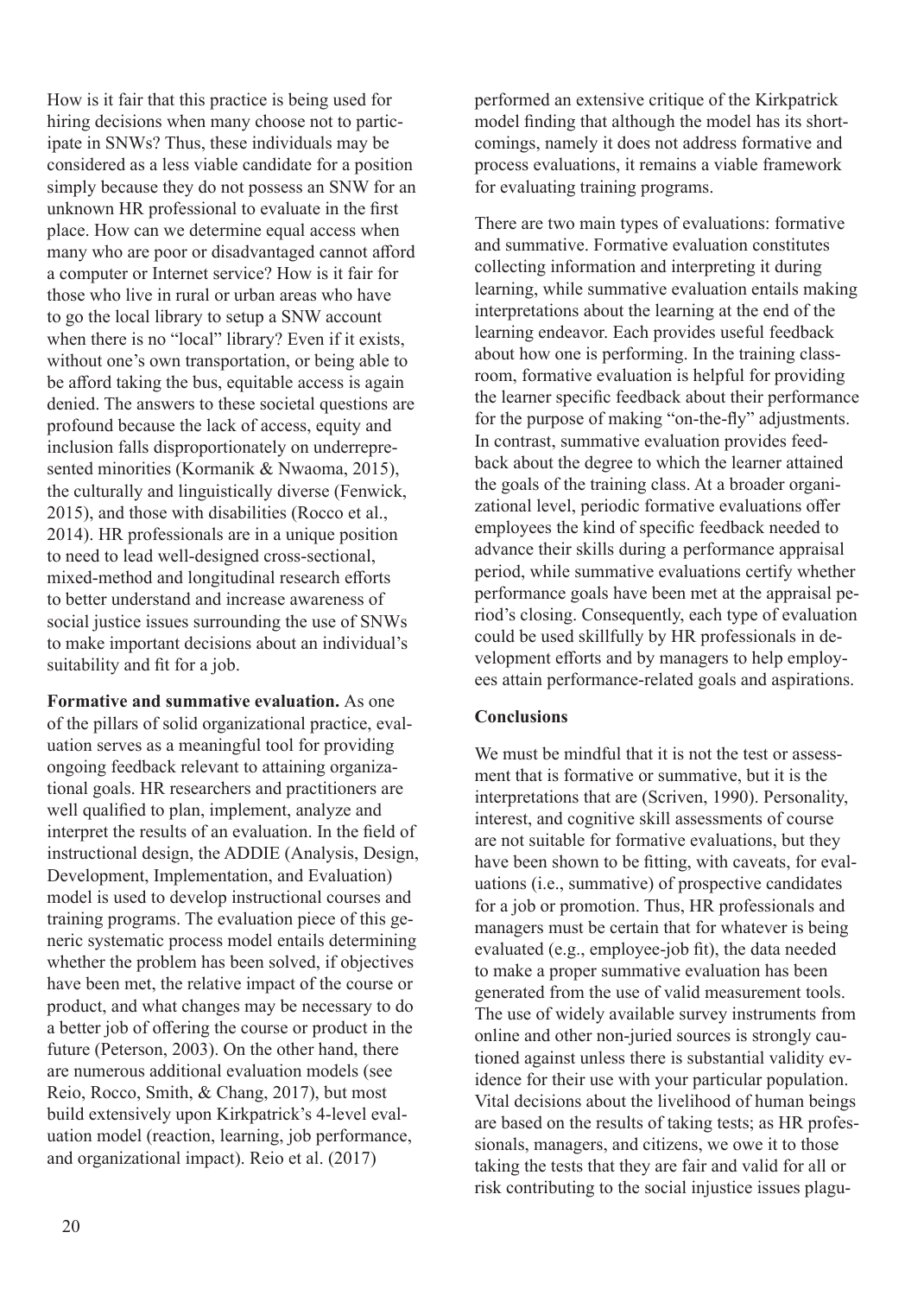ing our societies. We must acknowledge that issues of interpretation concern the environmental context, faking, mode of test delivery, cultural diversity, presence of a disability, English as a second language, stereotype threat, and if the data were collected from social networking websites. Without acknowledging these issues when interpreting one's data and making the final, summative evaluative decision about a job applicant, the validity of the HR professional and manager's interpretation can be seriously and unnecessarily comprised.

### **The Author**

## **Thomas G. Reio, Jr., PhD** Florida International University 11200 SW 8th Street ZEB 358A Miami, Florida 33199 reiot@fiu.edu 502-226-0088

#### **References**

- Bang, J., & Reio, T. G., Jr. (2017). Personal accomplishment, mentoring and creative self-efficacy as predictors of creative work involvement: The moderating roles of positive and negative affect. *Journal of Psychology*: *Interdisciplinary and Applied, 151*, 148-170.
- Bronfenbrenner, U. (1979). *The ecology of human development: Experiments by nature and design*. Cambridge, MA: Harvard University Press.
- Bronfenbrenner, U. (1999). Environments in developmental perspective: Theoretical and operational models. In S. L. Friedman & T. D. Wachs (Eds.), *Measuring environment across the lifespan: Emerging methods and concepts* (pp. 3-28). Washington, DC: American Psychological Association.
- Byrd, M. (2014). A social justice paradigm for HRD: Philosophical and theoretical foundations. In N. E. Chalofsky, T. S. Rocco, & M. L. Morris (Eds.), *Handbook of human resource development* (pp. 281-298). New York, NY: Wiley.
- Connelly, B. S., & Ones, D. S. (2010). An other perspective on personality: Meta-analytic integration of observers' accuracy and predictive validity. *Psychological Bulletin, 136*, 1092- 1122.
- Costa, P., T., Jr., & McCrae, H. H. (1992). Four ways five factors are basic. *Personality and Individual Differences, 13*, 653-665.
- Fan, J., Gao, D., Carroll, S. A., Lopen, S. J., Tian, T. S., & Meng, H. (2012). Testing the efficacy of a new procedure for reducing faking on personality tests within selection contexts. *Journal of Applied Psychology, 97*, 866-880.
- Fenwick, T. (2015). Conceptualizing critical HRD (CHRD): Tensions, dilemmas and possibilities. In R. F. Poell, T. S. Rocco, & G. L. Roth (Eds.), *The Routledge companion to human resource development* (pp. 113-123). New York, NY: Routledge.
- Ford, J., & Harding, N. (2007). Move over management: We are all leaders now. *Management Learning, 38*, 475-493.
- Furnham, A., & Jackson, C. J. (2011). Practitioner reactions to work-related psychological tests. *Journal of Managerial Psychology, 26*, 549- 565.
- Galic, Z., Jerniec, Z., & Kovicic, M. P. (2012). Do applicants fake their personality questionnaire responses and how successful are their attempts? *International Journal of Selection and Assessment, 20*, 229-241.
- Garcia, E. E., Jensen, B. T., & Scribner, K. P. (2009). The demographic imperative. *Educational Leadership, 66*(7), 8-13.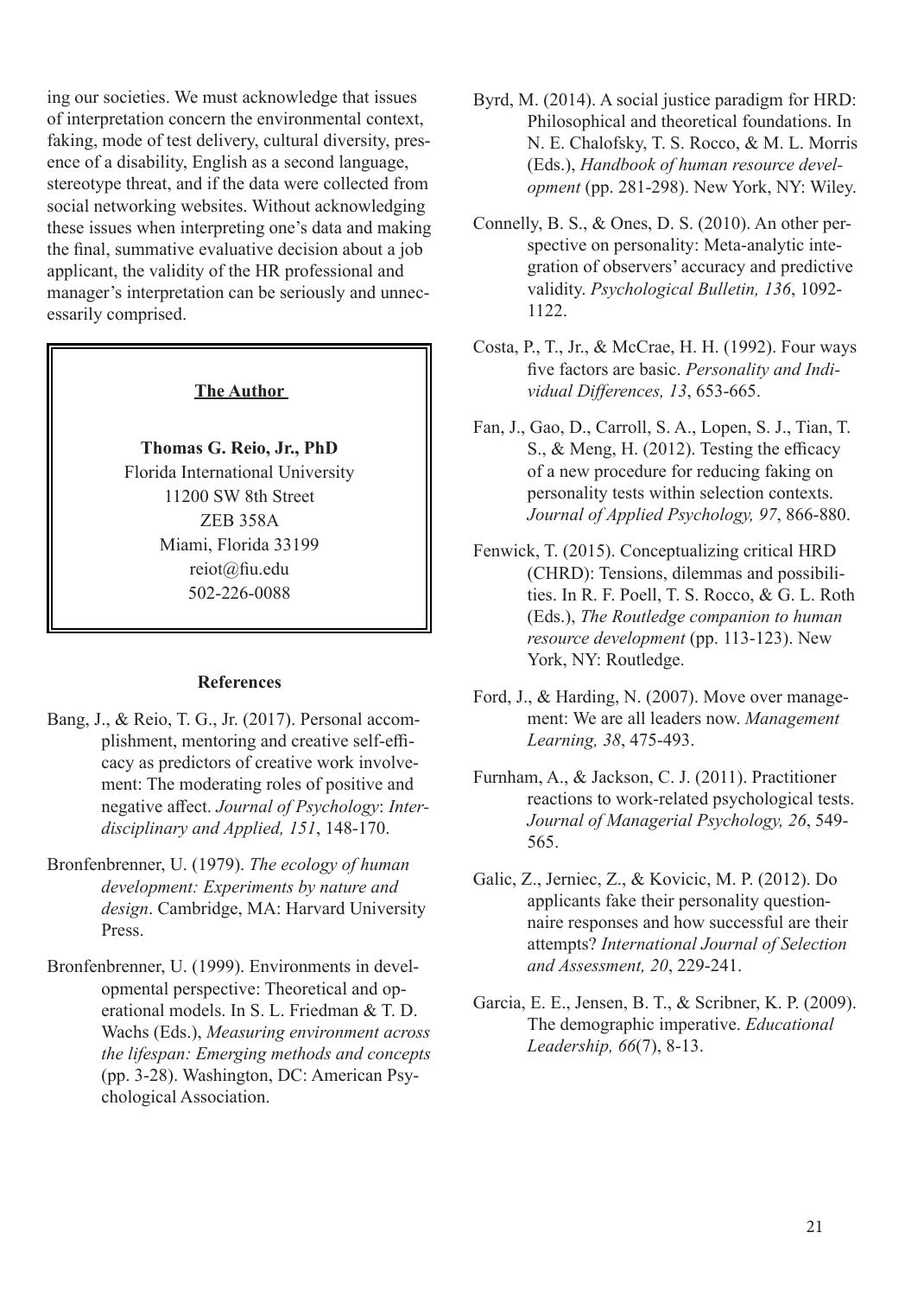- Halpern, D. F., & Butler, H. A. (2013). Assessment in higher education admissions and outcomes. In R. F. Geisinger, B. A. Bracken, J. C. Carlson, J. C. Hansen, N. R. Kuncel, S. R. Reise, & M. C. Rodriguez (Eds.), *APA handbook of assessment in psychology:* Vol. 3. *Testing and assessment in school psychology* (pp. 319-336). Washington, DC: American Psychological Association.
- Hattie, J., & Leeson, H. (2013). Future directions in assessment and testing in education and psychology. In R. F. Geisinger, B. A. Bracken, J. C. Carlson, J. C. Hansen, N. R. Kuncel, S. R. Reise, & M. C. Rodriguez (Eds.), *APA handbook of assessment in psychology:* Vol. 3. *Testing and assessment in school psychology* (pp. 591-622). Washington, DC: American Psychological Association.
- Heikkila, M. R., & Reio Jr., T. G. (2016). The role of computerized personality assessments in students with disabilities' school-to-work transition [reprint]. In I. Management Association (Ed*.), Psychology and mental health: Concepts, methodologies, tools, and applications* (pp. 1613-1628). Hershey, PA: IGI Global. doi:10.4018/978-1-5225-0159-6. ch070
- Hough, L. M., & Oswald, F. L. (2008). Personality testing and industrial-organizational psychology: Reflections, progress, and prospects. *Industrial and Organizational Psychology, 1*, 272-290.
- Karl, K., Peluchette, J., & Schlaegel, C. (2010). Who's posting Facebook faux pas? A cross-cultural examination of personality differences. *International Journal of Selection and Assessment, 18*, 174–186.
- Kluemper, D. H., Rosen, P.A., & Mossholder, K. W. (2012). Social networking websites, personality ratings, and the organizational context: More than meets the eye? *Journal of Applied Social Psychology, 42*, 1143-1172.
- Kopriva, R., & Albers, C. A. (2013). Considerations for achievement testing of students with individual needs. In R. F. Geisinger, B. A. Bracken, J. C. Carlson, J. C. Hansen, N. R. Kuncel, S. R. Reise, & M. C. Rodriguez (Eds.), *APA handbook of assessment in psychology*: Vol. 3. *Testing and assessment in school psychology* (pp. 369-390). Washington, DC: American Psychological Association.
- Kormanik, M., & Nwaoma, P. C. (2015). Diversity and inclusion initiatives in organizations. In R. F. Poell, T. S. Rocco, & G. L. Roth (Eds.), *The Routledge companion to human resource development* (pp. 307-317). New York, NY: Routledge.
- Lee, H., Smith, Z., & Geisinger, K. F. (2017). Faking under a nonlinear relationship between personality assessment scores and job performance. *International Journal of Selection and Assessment*, *25*, 284-298.
- Lundgren, H., Poell, R. F., & Kroon, B. (2019). "This is not a test": How do human resource development professionals use personality tests as tools of their professional practice? *Human Resource Development Quarterly, 29*; 1-22. https://doi.org/10.1002/hrdq.21338
- McDonald, K., & Hite, L. (2016). *Career develop ment: A human resource development per spective*. New York, NY: Routledge.
- Meinert, D. (2015, June 1). What do personality tests really reveal? *HR Magazine, 34*, 12-16.
- Michell, J. (1999). *Measurement in psychology: A critical history of a methodological concept*. Cambridge, UK: Cambridge University Press.
- Nimon, K., & Reio, T. G., Jr. (2011). Measurement invariance: A foundational principle for quantitative theory building. *Human Resource Development Review, 10*, 198-214.
- Ones, D. S., Dilchert, S., Viswesvaran, C., & Judge, T. A. (2007). In support of personality assessment in organizational settings. *Personnel Psychology, 60*, 995–1027.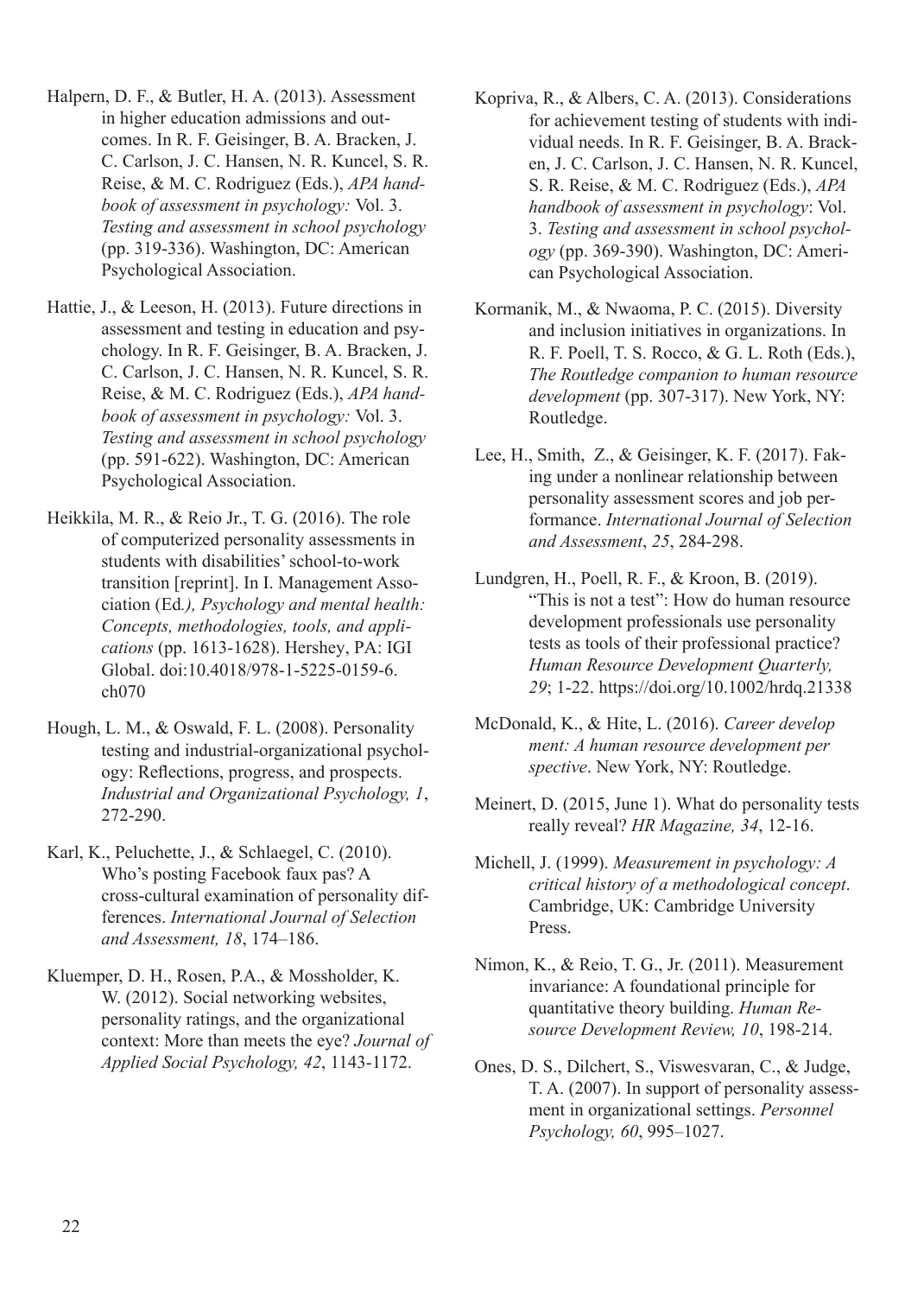- Peterson, C. (2003). Bringing ADDIE to life: Instructional design at its best. *Journal of Educational Multimedia and Hypermedia, 12*, 227-241.
- Reio, T. G., Jr. (2016). Nonexperimental research: Strengths, weaknesses and issues of precision. *European Journal of Training and Development*, *40*, 676-690.
- Reio, T. G., Jr., Czarnolewski, M., & Eliot, J. (2004). Handedness and spatial ability: Differential patterns of relationships. *Laterality: Asymmetries of Body, Brain, and Cognition, 9,* 339-358.
- Reio, T. G., Jr., Rocco, T. S., Smith, D. S., & Chang, E. (2017). A critique of Kirkpatrick's four-level model after 50 Years. *New Horizons in Adult Education and Human Resource Development*, *29*(2), 35-53.
- Rocco, T. S., Bowman, L., & Bryant, L. O. (2014). Disability, health, and wellness programs, and the role of HRD. In N. E. Chalofsky, T. S. Rocco, & M. L. Morris (Eds.), *Handbook of human resource development* (pp. 299- 313). New York, NY: Wiley.
- Rossier, J. (2015). Personality assessment and career interventions. In P. J. Hartung, M. L. Savickas, & W. B. Walsh (Eds.), *APA handbook of career interventions*: Vol. 1. *Foundations* (pp. 327-350). Washington, DC: American Psychological Association.
- Rothstein, M. G., & Goffin, R. D. (2006). The use of personality measures in personnel selection: What does current research support? *Human Resource Management Review, 16*, 155-180.
- Ryan, A. M., & Sackett, P. R. (2013). Stereotype threat in workplaces assessment. In R. F. Geisinger, B. A. Bracken, J. C. Carlson, J. C. Hansen, N. R. Kuncel, S. R. Reise, & M. C. Rodriguez (Eds.), *APA handbook of assessment in psychology:* Vol. 3. *Testing and assessment in school psychology* (pp. 661-674). Washington, DC: American Psychological Association.
- Scriven, M. (1990). Beyond formative and summative. In M. McLaughlin & D. Phillips (Eds.), *Evaluation and education at quarter century* (pp. 19-64). Chicago, IL: University of Chicago/National Society for the Study of Education.
- Spitzer, D. R. (2005). Learning effectiveness measurement: A new approach for measuring and managing learning to achieve business results. *Advances in Developing Human Resources, 7*, 55-70.
- Statista. (2015). *Most popular online activities of adult internet users in the United States as of July 2015*. Retrieved on June 28, 2018, from https://www.statista.com/statistics/183910/ internet-activities-of-us-users/
- Steele, C. M. (2010). *Whistling Vivaldi and other clues to how stereotypes affect us*. New York, NY: Norton.
- Stemler, S. E., & Sternberg, R. J. (2013). The assessment of aptitude. In R. F. Geisinger, B. A. Bracken, J. C. Carlson, J. C. Hansen, N. R. Kuncel, S. R. Reise, & M. C. Rodriguez (Eds.), *APA handbook of assessment in psychology:* Vol. 3. *Testing and assessment in school psychology* (pp. 281-296). Washington, DC: American Psychological Association.
- Stevens, S. S. (1951). Mathematics, measurement and psychophysics. In S. S. Stevens (Ed.) *Handbook of experimental psychology* (pp. 1-49). New York, NY: Wiley.
- Sue, S. (1999). Science, ethnicity and bias. Where have we gone wrong? *American Psychologist, 54*, 1070-1077.
- Thorensen, C. J., Bradley, J., C., Bliese, P. D., & Thorensen, J. D. (2004). The Big Five personality traits and individual job performance and growth trajectories in maintenance and transitional job stages. *Journal of Applied Psychology, 89*, 835-853.